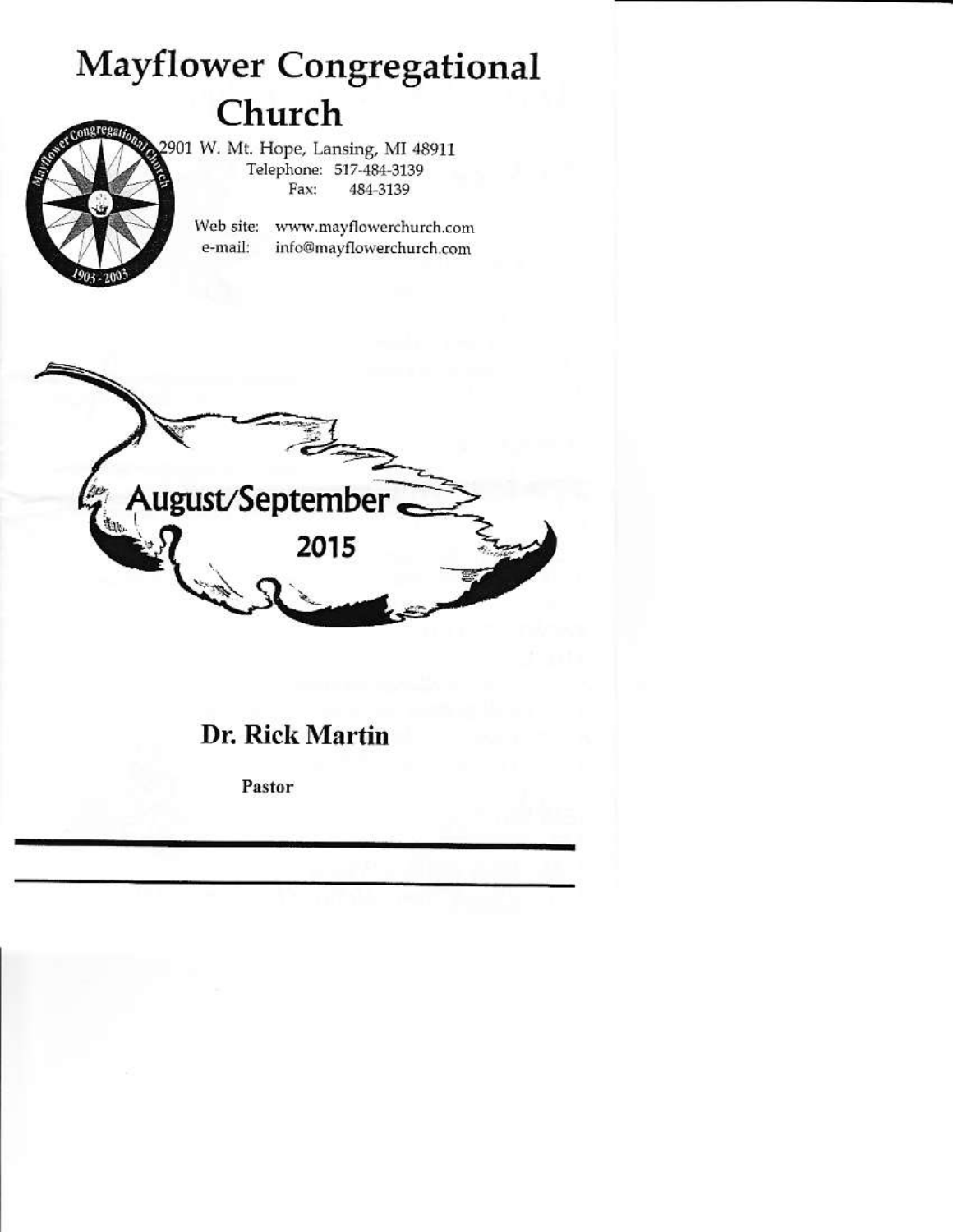August & September

# Birthdays

**AUGUST** 8/9 - Kim Finison 8/12 - Ryan Graham 8/20 - Jerry Fuller 8/21 - Sharon Graham 8/27 - Suzanne Mannino  $8/26$  - Sue Emrick

**SEPTEMBER** 9/12 - Bill McHarris 9/12 - Kimberly Strong 9/20 - Terry Graham 9/21 - Mary Rutledge 9/25 - Laura Stebbins

**ANNIVERSARIES** *AUGUST* 8/24 - Terry & Sharon Graham 8/27 - Bill & Rilla McHarris (55 years in 2015) 8/27 - Eugene & Shirley Potts 8/27 - Dick & Linda Williams



**SEPTEMBER**  $9/5$  - Bob & Sue Mott 9/21 - Frank & Linda Wheeler 9/26 - Dick & Nancy McKay (61 years in 2015)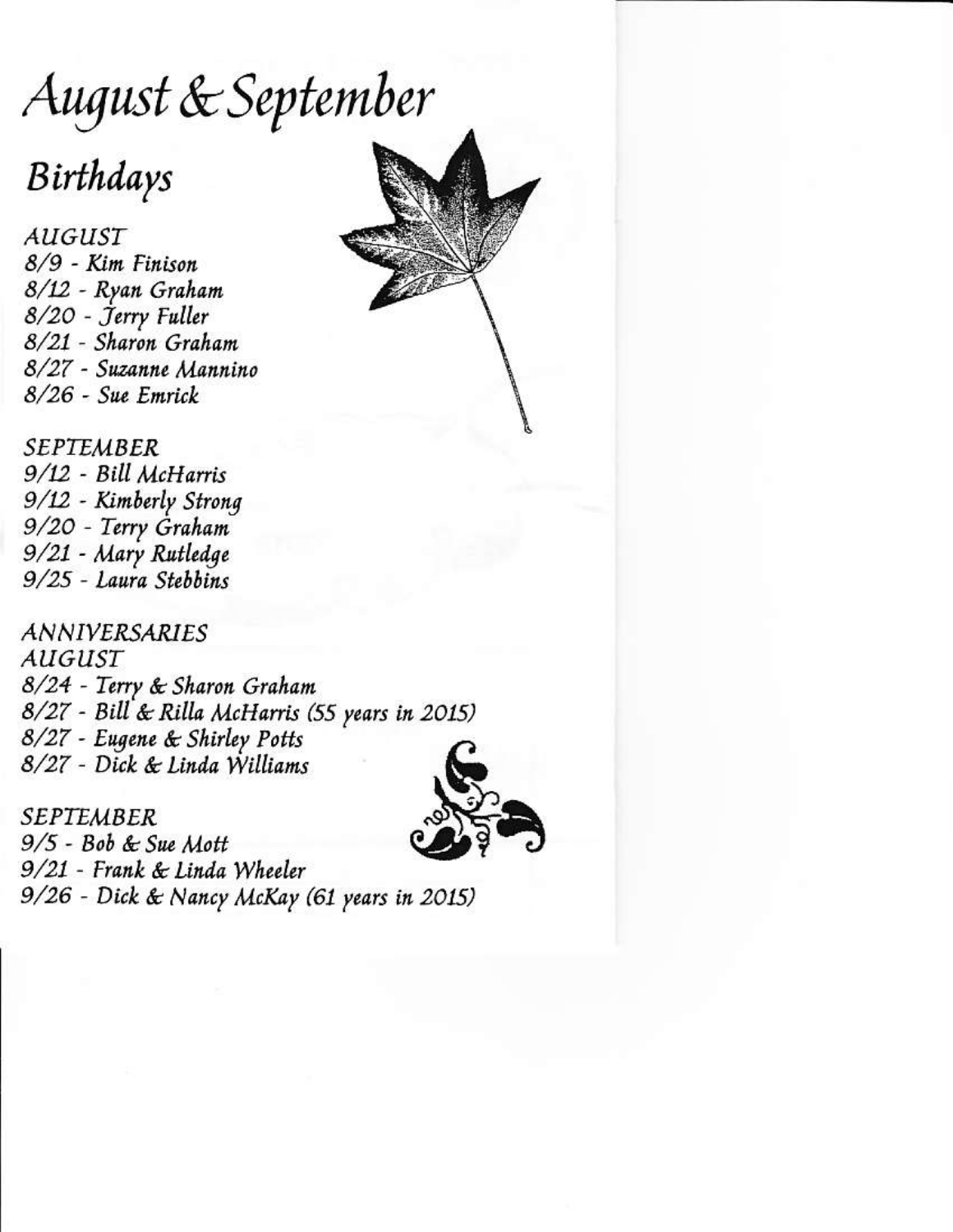## From The Pastor's Desk

**Good Habits** 

Have you ever noticed that bad habits are easier to get into than good habits? I can slip into a bad habit without ever trying, almost by accident. No thought. No effort. No planning. But good habits! That's another story. Those take planning and effort and follow-through.

The Bible says going to church is a good habit. It is a good habit because there are positive results in your life and the lives of others.

### Hebrews 10:25

not forsaking our own assembling together, as is the [bad] habit of some, but encouraging one another; and all the more as you see the day drawing near. [I added the "bad"].

Encouraging one another - that's a good, positive result, right? Just your act of attending worship service is encouraging; to yourself and others. It definitely encourages the pastor! AND if someone has brought a visitor, the pastor is even more energized. [Just a side thought here: who is responsible for reproducing baby lambs? The shepherds or the sheep? For example, if we want more children in our Sunday School program, whose responsibility is it? Staff or congregation? My thought is: If you want more people in church, bring them. Yes, I know. You have to ask 1000 to get one, but the one is worth it. Just my opinion.]

Now that we are back on our Fall/Winter schedule, continue with your good habit of attending church. More so "as you see the day drawing near." The day of the Lord's return, which is 2000 years closer than when this was

written. Bring someone with you on occasion, it is worth the effort. Participate in some of the activities - your church experience will be more enjoyable if you participate. Stay with it, Sunday after Sunday, year after year, decade after decade - and you will be blessed and a blessing to many others.

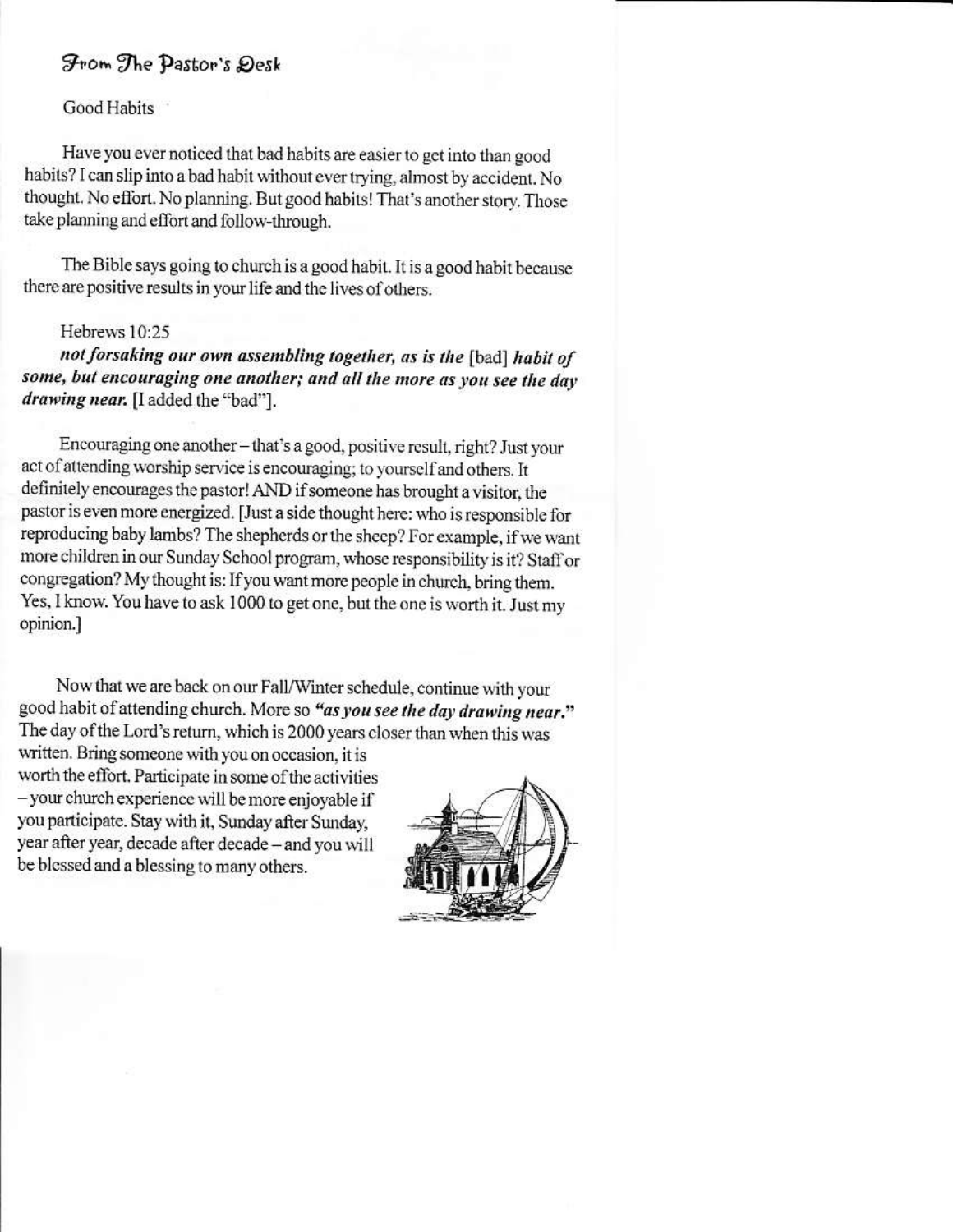# **Obvious Answers Can Indeed Be Wrong**

### by William C. McHarris

In our fast-paced modern word we like to get our answers and solutions quick, like almost instantaneously. Unfortunately, our fast-paced world has also become a much more complicated world in which it is becoming more and more difficult to take into account all of the many interacting factors needed to find workable solutions to the complex problems facing us. Things are rarely black or white, right or wrong, and all sorts of subtle nuances need to be accounted for. During the next fifteen months we are all going to be forced to witness many "anti-demonstrations" of how to solve the world's problems. For how much easier it is in political campaigns to utter truisms and bumper-sticker slogans than to attempt to employ subtle but necessarily tedious logic!

A favorite illustration of mine about how the most obvious solution to a puzzle can be completely wrong is the so-called "Monty Hall Problem." This problem has been known to mathematicians and logicians for several hundred years, but it acquired its modern name from a silly little game played on the early television show, Let's Make a Deal, hosted by Monty Hall. A "silly" little game that turned out to be remarkably subtle. It became (in)famous when Marilyn vos Savant wrote about it in her "Genius" column in Parade magazine in 1990. Some 10,000 readers, including almost 1,000 with Ph.D.'s and several dozen math professors, wrote in to castigate her, many calling her "stupid" and claiming she knew nothing about statistics!

I have to admit that my first — and second and third... — reaction, too, was that her solution was completely wrong. It was only after testing it with a simulation that involved several hundred plays rolling dice (a long evening session with in-laws at a fishing camp in Quebec!) that I became convinced that she was correct and that it was the "obviously correct" solution that was actually wrong.

Put simply, the problem is this: The contestant faces three closed doors. Behind one of the doors is a new sports car, behind each of the other two, a goat. The contestant has no idea of what is behind a given door. She chooses a door at random, hoping to win the sports car. Then the host does the following three things:

- 1. He opens a door that was not chosen by the contestant.
- 2. The door he opens concealed a goat.
- 3. He gives the contestant the chance to stick with her first choice or to switch to the other, still unopened door.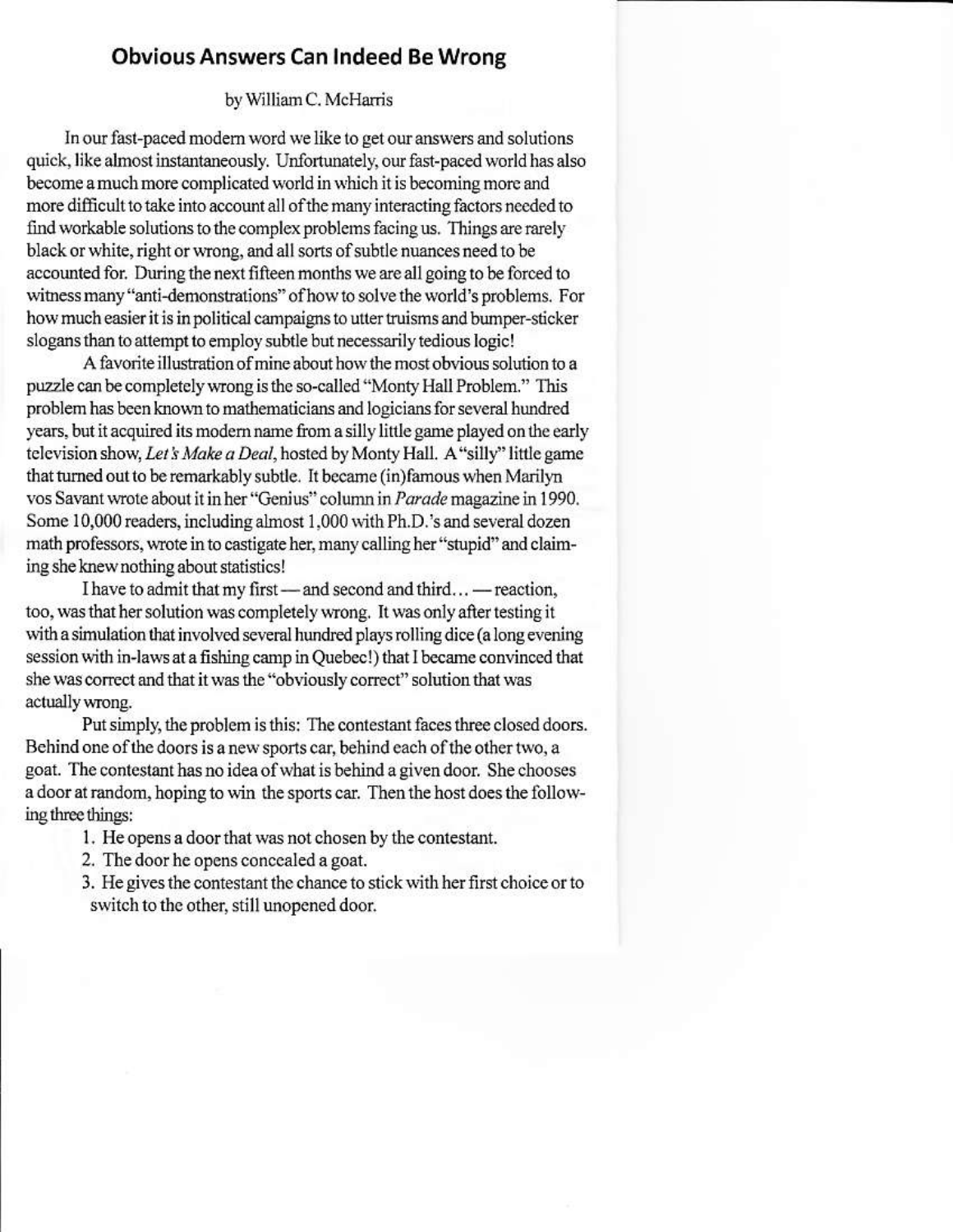

What's a poor contestant to do?! Will switching change, possibly improve her odds of winning the car?

Ninety-nine percent of us will declare that it makes no difference. After all, the odds were one in three for each door, and it's obvious that nothing's changed that. The odds should remain the same.

Wrong! It turns out that switching doors will double her chances of winning!

(You can now send your critical emails to me at mcharris@chemistry.msu.edu.)

The "secret" is that this problem involves conditional probabilities - the host has the condition imposed on him that he cannot open a door at random but must open a door that concealed a goat. This imposes restrictions on the probabilities. Let's check the odds when the contestant initially selects Door #1. There were three possible distributions of car/goats. Consider the odds for each:

A.  $#1$  car #2 goat #3 goat In this case she wins the car if she sticks with Door #1.  $B.$  #1 goat  $#2$  car #3 goat Here the host must open Door #3, so she wins if she switches.

C.  $#1$  goat  $#2$  goat  $#3$  car Similarly, the host must open Door #2, so she wins by switching.

See! She doubles her odds if she switches doors, which is completely counterintuitive to all our gut feelings. (The arguments are quite similar if she chooses Door #2 or #3 at first.)

For those of you who might be interested (?!), there is an extensive literature about this on the web, including an overly-lengthy article in Wikipedia.

The moral of the story? Obvious answers can indeed be wrong. This was an example based on a rather silly little game, but we meet up with examples just as silly - and subtle - every day in real life. So don't accept what people, especially people with vested interests, tell you without questioning their logic (if, indeed, there is any to be found). Instead, sit back, don't relax, and try to find any subtle or hidden conditions behind their offers. Don't let the obvious solution get your goat.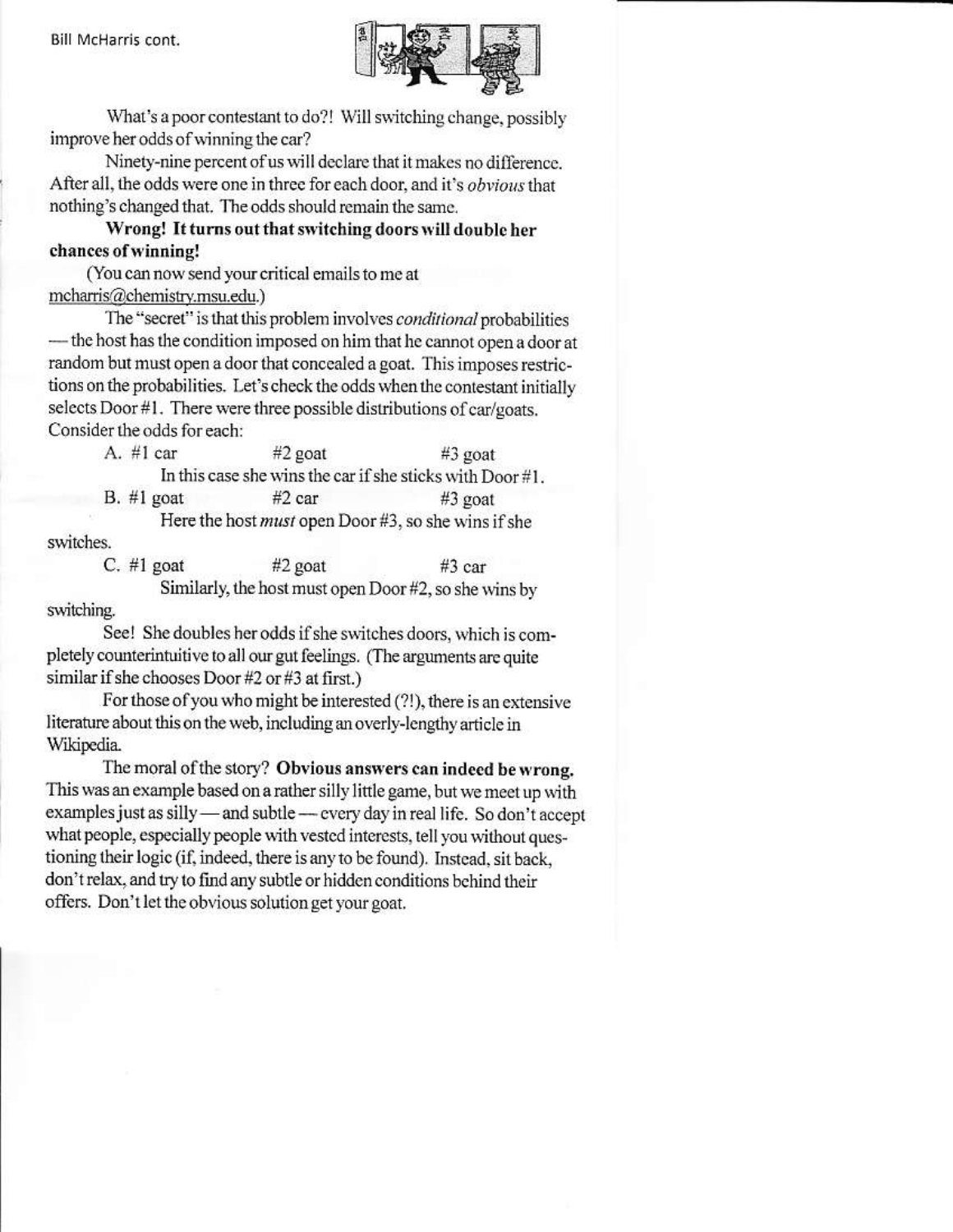### Do unto others...

A man was driving his car, when he saw an old lady, stranded on the side of the road. He saw that she needed help. So he stopped his Pontiac near her Mercedes and got out.

He smiled, while he was approaching her, still she was worried, as nobody had stopped for hours. Moreover, he did not look safe, as his appearance was so poor and shabby. He could see, how frightened she was, so he tried to calm her: "I'm here to help you, don't worry. My name is Bryan Anderson".

The tire was flat, so he had to crawl under the car. While changing the tire, he got dirty and his hands were hurt.

When the job was done, she asked how much she owed him for his help. Bryan smiled. He said: "If you really want to pay me back, the next time you see someone, who needs help, give that person the needed assistance. And think of me".

At the same evening, the lady stopped by a small cafe. That place looked dingy. Then she saw a waitress, nearly eight months pregnant, wiping her wet hair with a towel. The waitress had a sweet friendly smile, although she had spent on her feet the whole day.

The lady wondered how someone, who has so little, can be so kind and giving to a stranger. Then she remembered Bryan. The lady had finished her meal and paid with a hundred dollar bill. The waitress went to get change and when she came back, the lady was gone. She left a note on the napkin: "You don't own me anything. Somebody once helped me, just like now I'm helping you. If you really want to pay me back, do not let this chain of love end with you". The waitress found four more one hundred bills under the napkin.

That night the waitress came home earlier. She was thinking about the lady and the money she left. She was wondering, how the lady could know, how much she and her husband needed it, especially now, when the baby will soon arrive. She knew that her husband worried about that, so she was glad to tell him good news. Then she kissed him and whispered "Now everything will be all right. I love you, Bryan Anderson".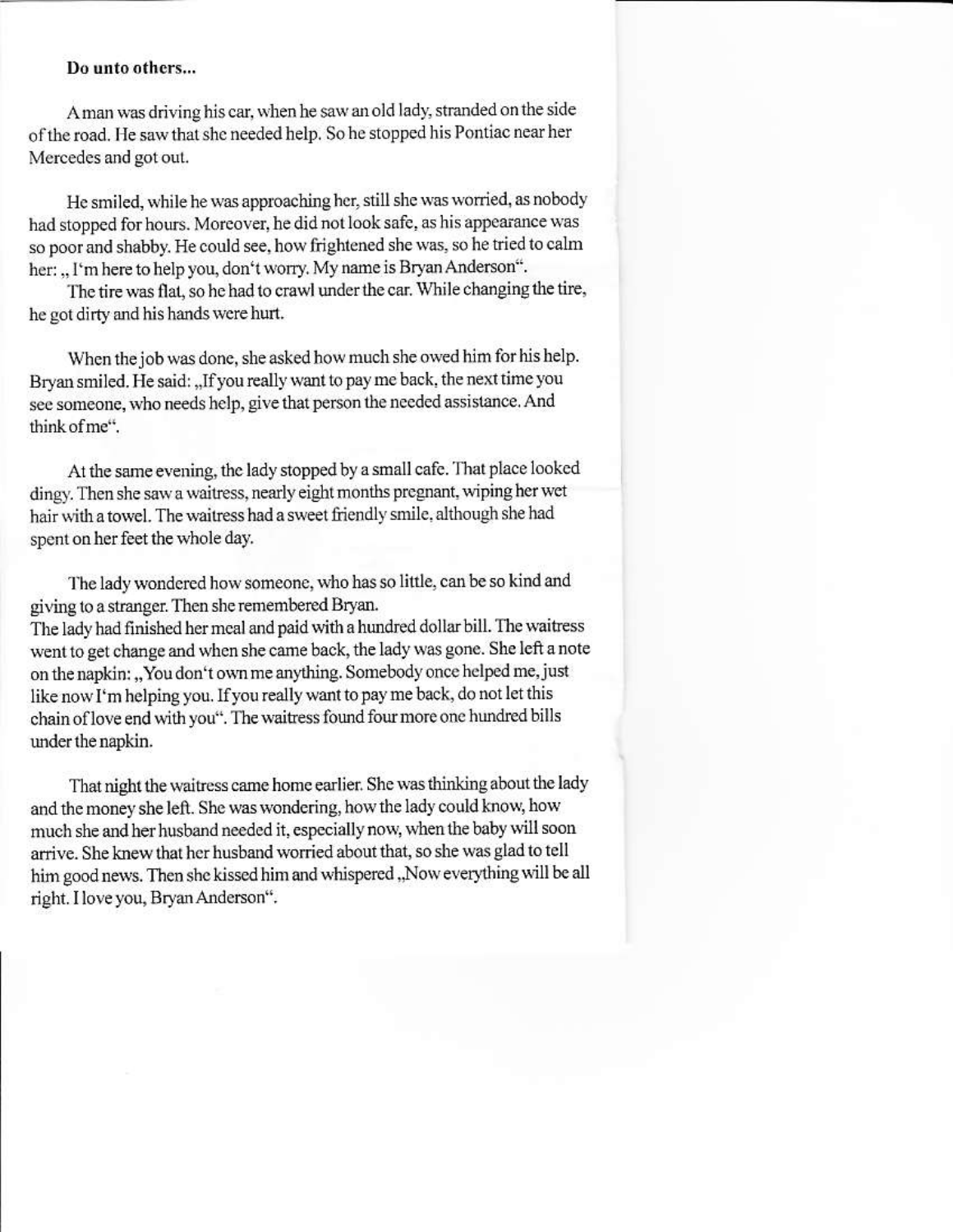### **MUSICAL NOTES**

On August 8th I had the privilege of playing the piano for Conley Snow's memorial service. One of the hymns that the Snow family requested to be sung was "Be Still My Soul," a favorite to many. I am one of those people that have loved that hymn through the years, in part because as a youngster taking piano lessons one of the first grown-up pieces I was given to accomplish was an arrangement of "Finlandia" (which is the hymn-tune for "Be Still My Soul") and partly because I find the combination of the words and the music to be so compatible. I have mentioned before that Rev. Bob Hundley once told me that a person often becomes attached to hymns through nostalgia, and this would be a prime example of that for me.

As I accompanied the hymn in Conley's service I couldn't help but remember playing it for my father-in-law's service in 1996. Glen Frye was the longest-living Methodist minister in the state of Michigan at that time and died just three months shy of turning one-hundred. He was a sprightly 5'4" tall, was deeply spiritual, delighted in life, and loved to sing hymns. I can still see him up in front of the congregation at the Bear Lake Community Church located between Grayling and Kalkaska where he preached for a number of summers in his later years, bellowing out "Be still, my soul-when change and tears are past, All safe and blessed we shall meet at last."

Dad Frye didn't believe in singing subdued-sounding hymns in a subdued fashion. He believed in approaching them with vim and enthusiasm just as he did with everything else in his life. I can't help but smile every time I think of him singing "Be Still My Soul." I know that he believed every word he sang in that hymn, and I delight in the memory of the zeal in which he approached singing it. "Be still my soul---- thy best, thy heav'nly Friend thru thorny ways leads to a joyful end."



**Barb Fuller**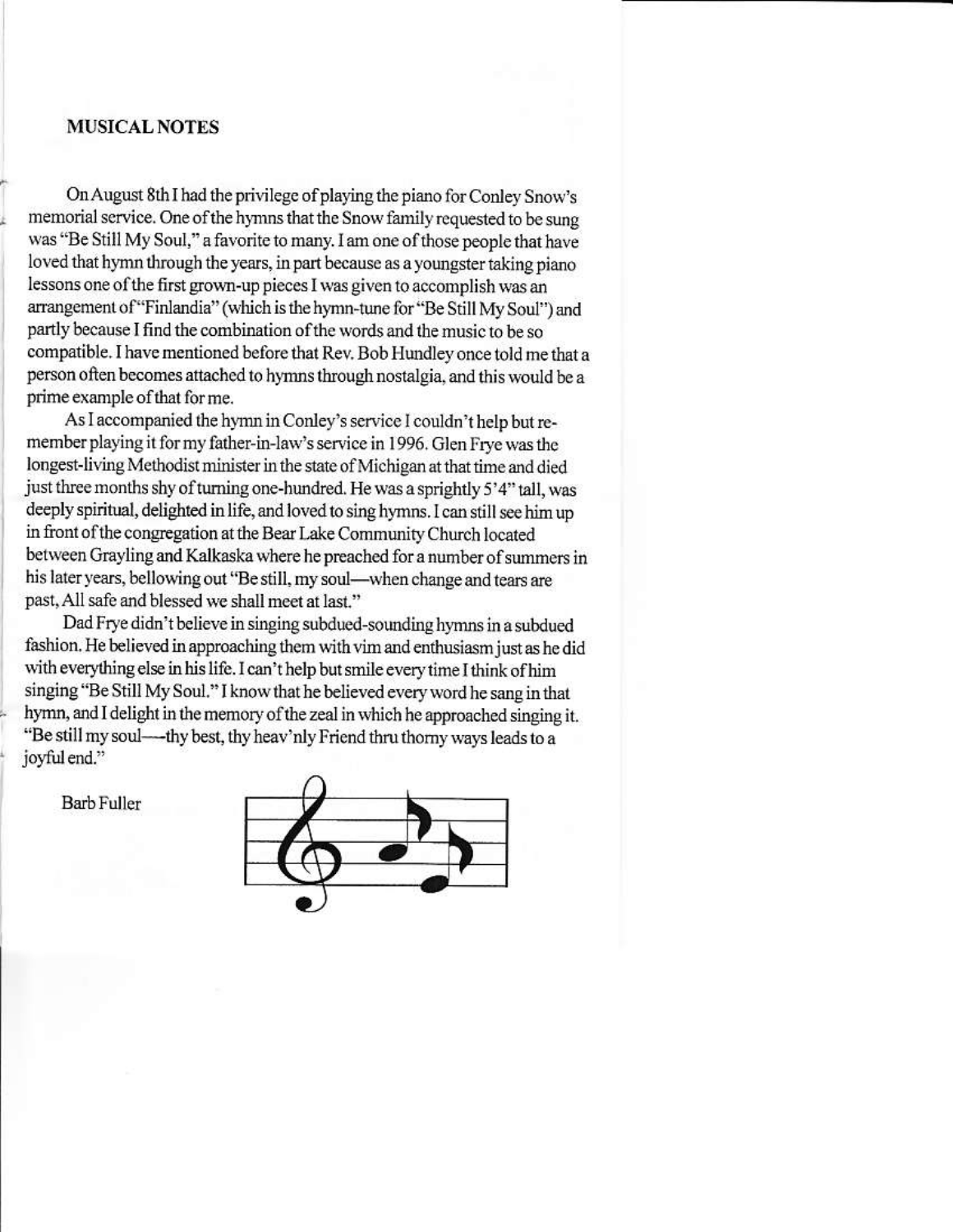### **Christian Education**

Welcome back to the church year! I am excited to begin yet another year at Mayflower. We have had a few young faces over the summer, and I have lessons prepared for both large and small kids. Maggie and I will continue our independent study on the evolution of Christianity throughout the years.

In the spring, I mentioned my interest in offering an adult education class once a month or so - a lunch and learn opportunity for food, fellowship, and fundamentals. I would still like to do this, but I need to know what kind of interest there is. Please reach out to me directly and let me know if you would be interested in participating.

I am excited to find out what the Lord has in store for Mayflower this year. We can continue to learn and grow in our faith together.

Liz.



### **Two Angels**

There were two angels living in heaven. One of them was always resting, and the other was constantly traveling from earth to God.

The resting angel asked the other:

- Why are you flying all the time from here to there?

- I am carrying the messages from people to God which start with these words: Dear God, help... And why are you resting all the time?

- Well, I have to carry the messages to God which start with these words: I thank you Lord...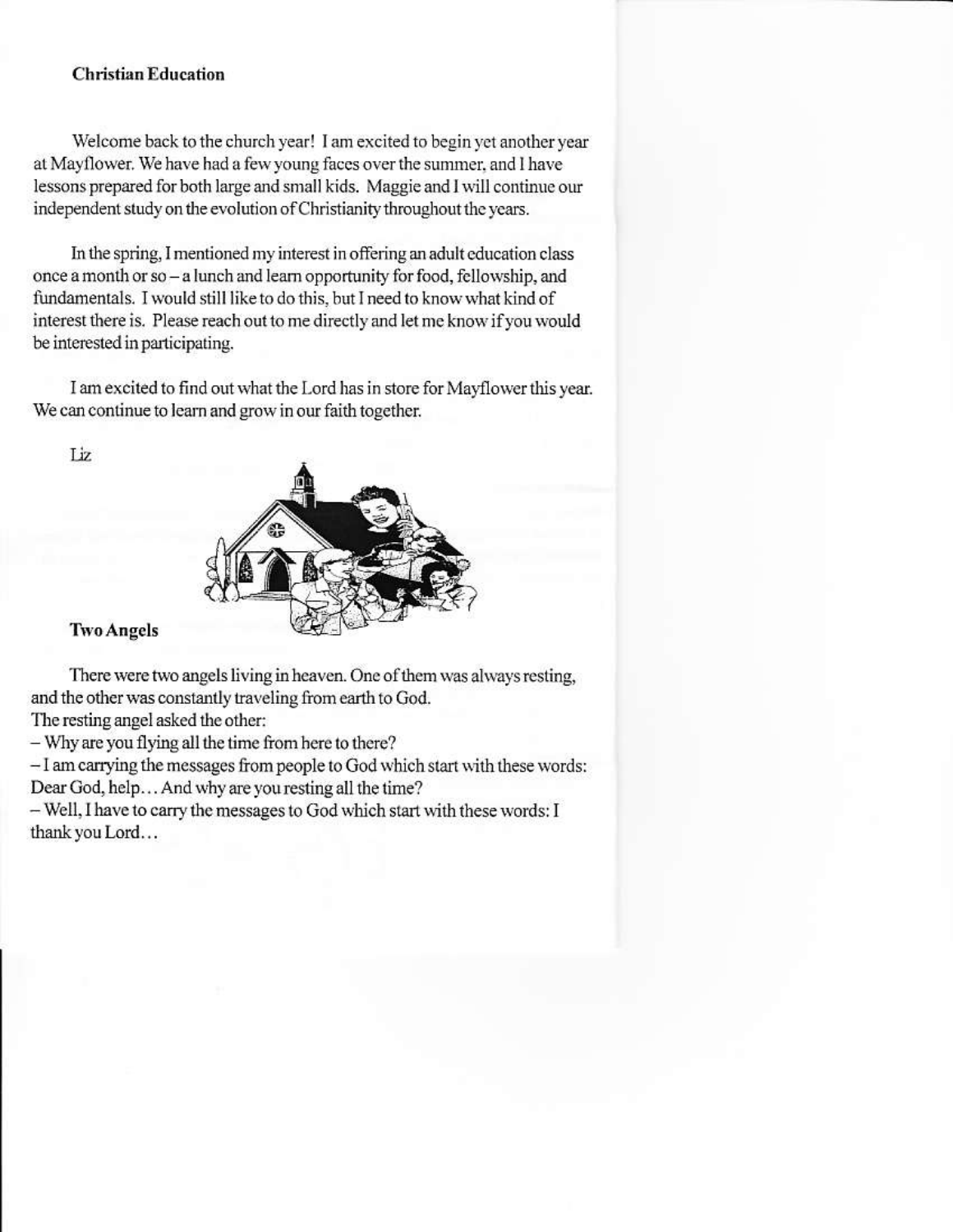Dates to remember in September…  $9/4$ Word of Life Taco Dinner 6–8 p.m.  $9/7$ Labor Day, office closed  $9/12$ Second Saturday Supper 5 p.m. Rally Day, Wear a  $9/13$ hat for Camp Meeting  $9/15$ Notes Deadline Trustees Meeting  $9/20$ Prudential Council  $9/25$ Game Night 6:30 \$3 per person, \$5 couple